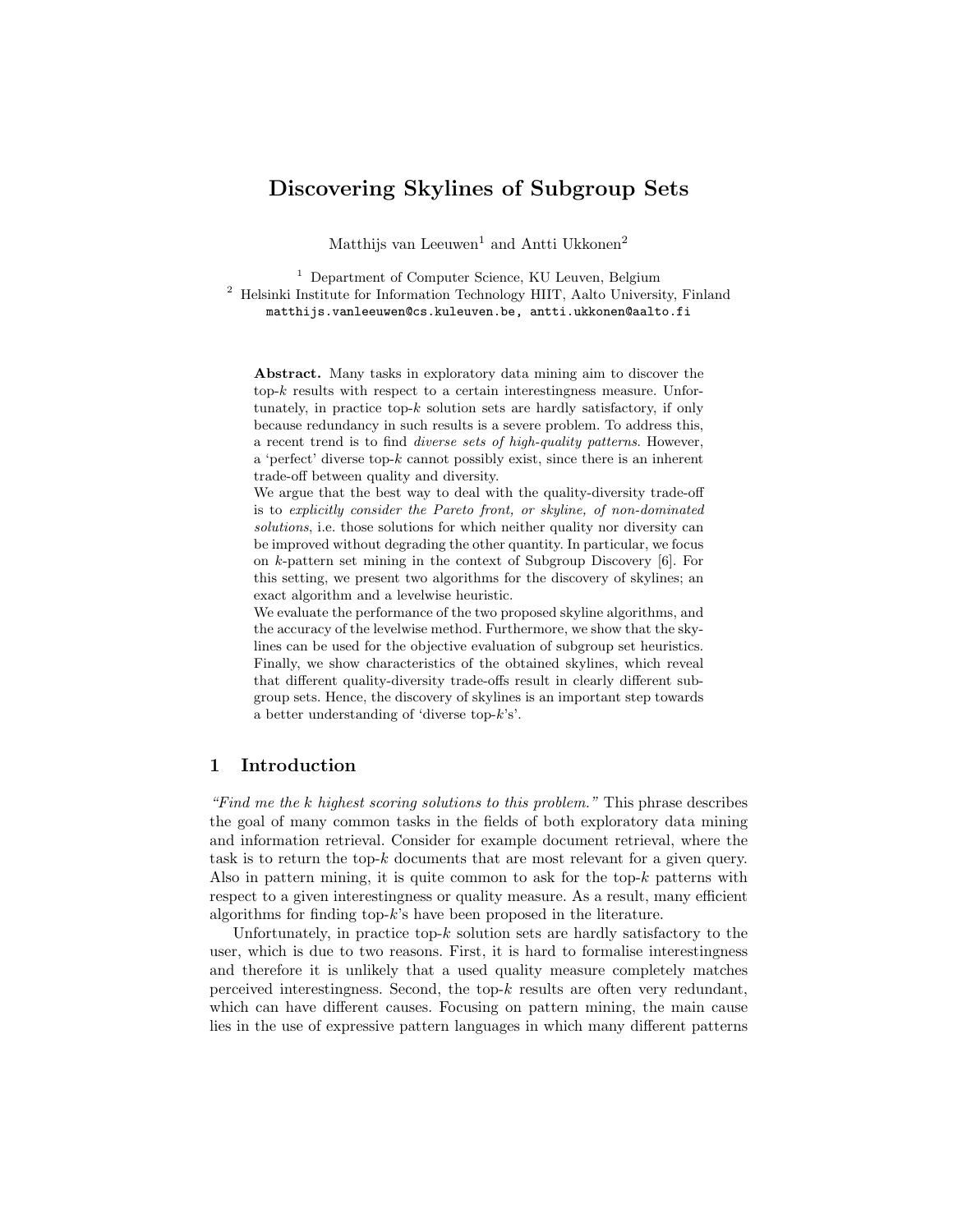describe the same structure in the data. Consequently, there are many patterns with almost the same interestingness or quality. When ranking the complete set of patterns according to interestingness and taking the top- $k$ , this results in a clearly redundant result set: the top- $k$  contains many variations of the same theme, while many potentially interesting patterns fall outside the top- $k$  and are thus completely ignored.

Acknowledging this problem, a trend in recent years has been to move away from mining individual patterns, and towards mining pattern sets [1]. The main idea of pattern set mining is that one should mine a diverse set of high-quality patterns, where quality and diversity depend on the specific task. In other words, pattern set mining aims at finding a diverse top-k rather than the top-k. Note that result diversification is also very common in e.g. document retrieval.

An important observation is that a single, 'perfect' diverse top-k cannot possibly exist: whenever we replace elements from the top- $k$  with other elements to improve diversity, it is no longer the top- $k$  with regard to quality. This is inherent to the problem, and can be compared to the risk-return trade-off that forms the core of modern portfolio theory [11]. Consequently, many instances of pattern set mining have a trade-off between quality and diversity, even if this is often obfuscated by parameters that need tuning. However, this also implies that there exists a Pareto front, or skyline, of non-dominated pattern sets. In other words, there must be a set of pattern sets such that no other pattern sets exist that have both higher quality and diversity.

Subgroup Discovery Although most contributions can be generalised to other instances of pattern set mining, in the remainder of this paper we focus on Subgroup Discovery (SD) [6]. SD is an instance of pattern mining that is concerned with finding regions in the data that stand out with respect to a particular target variable. As an example, consider a dataset from the medical domain with patient information, in which we treat hemoglobin concentration as the target. By performing subgroup discovery, we could identify patterns such as  $sex = male \rightarrow high$ , implying that men tend to have a higher hemoglobin concentration than the overall popu-



Fig. 1. The effect of varying the diversity parameter of cover-based subgroup selection [10] on quality and cover redundancy ('inverse diversity')  $(Car)$ .

lation. Compared to other pattern mining tasks, a notable advantage is that it is pattern type agnostic and can thus deal with almost any type of data.

We recently proposed several heuristic methods for selecting *diverse top-k* subgroup sets from large sets of candidate subgroups [10]. Diversity and quality can be balanced by the user by setting several parameters. To demonstrate this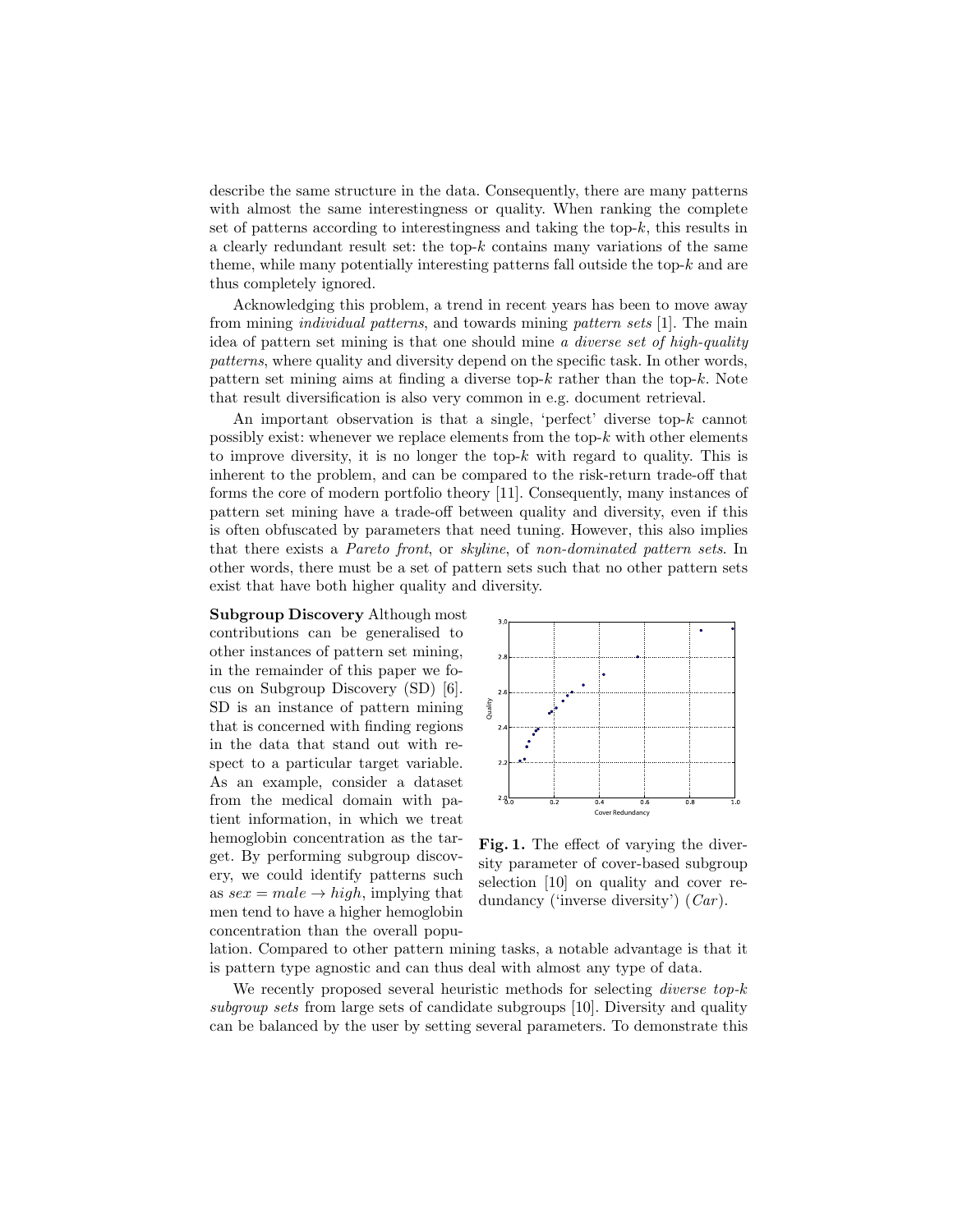effect and the resulting trade-off between quality and diversity, we conducted a series of selection experiments in which we varied the 'trade-off' parameter. The qualities and diversities of the resulting subgroup sets are plotted in Figure 1. A higher quality implies that individual subgroups have a higher quality on average, and a lower cover redundancy implies that the subgroups cover more diverse parts of the data. The figure clearly shows the trade-off: higher quality comes at the cost of less diversity and vice versa.

Approach and contributions We argue that the best way to deal with the quality-diversity trade-off is by explicitly considering the Pareto front of optimal solutions, i.e. those solutions for which neither quality nor diversity can be improved without degrading the other quantity. For this we have the following three arguments. First, maximising only quality or diversity clearly does not give satisfactory results, but neither is it possible to determine in advance what trade-off is desirable for a user. Second, existing heuristic methods yield a single subgroup set, but one cannot possibly know if and where it resides on the Pareto front. Neither theoretical nor empirical arguments have addressed whether the discovered subgroup sets are on or even near the Pareto front. Third and last, the trade-off is usually implicit and hidden by parameters that are hard to tune. This tuning is dataset-dependent and small parameter changes can have a big impact on the resulting trade-off. Hence, only by explicitly considering subgroup set skylines, we can learn more about its characteristics and properties, and find out what subgroup sets are preferred by users.

The approach and contributions of this paper can be summarised as follows:

- 1. We introduce the concept of the quality-diversity skyline for k-pattern sets, and argue that it is important to investigate its shape. Such analysis helps in making more principled choices with regard to the quality-diversity trade-off, e.g. interactively or by generalising frequent behaviour, but may also result in insights that lead to novel heuristics for pattern set mining.
- 2. For developing our theory and methodology, we focus on instances of the  $k$ -pattern set mining problem for which quality of the pattern set is the sum of the individual qualities, and diversity is quantified using joint entropy.
- 3. For this setting, we present two algorithms that compute the skyline given a set of candidate patterns.
	- (a) The first is a branch-and-bound algorithm that computes the exact Pareto front. Properties of joint entropy are used to prune the search space, which results in considerable speedups and makes skyline computation feasible for modestly sized candidate sets.
	- (b) The second is a heuristic that takes a levelwise approach; the Pareto front of size  $i$  is approximated by augmenting the Pareto front of subgroup sets of size  $i - 1$ . Although this method is a heuristic, it approximates the results of the exact method very well and is much faster.
- 4. We perform experiments to investigate how the methods perform in the context of subgroup sets. We study runtimes of the two skyline algorithms, and investigate how accurate the approximations of the heuristic method are. In addition, we show that the skylines can be used for the objective evaluation of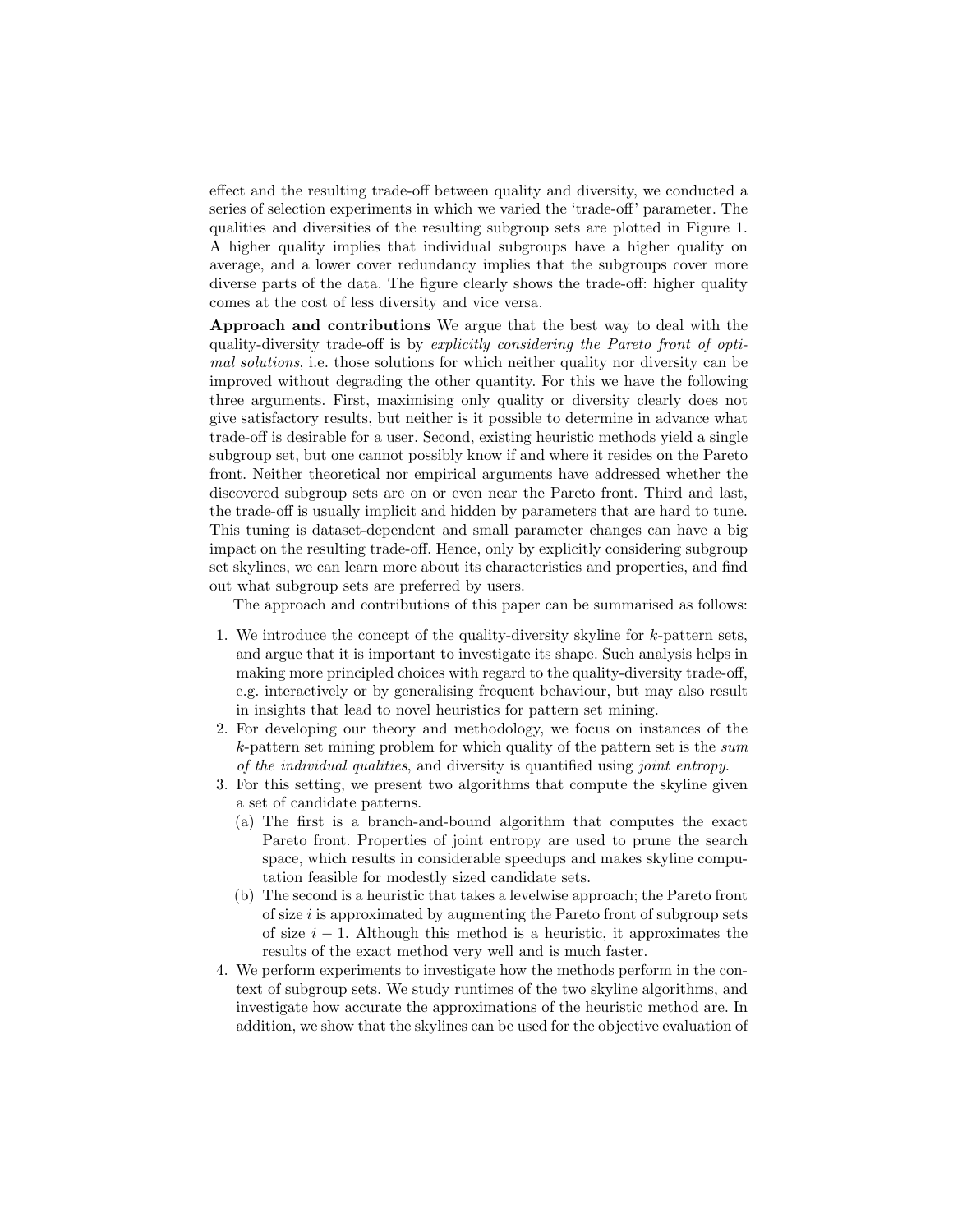subgroup set heuristics. Finally, we show characteristics of the obtained skylines, which reveals that subgroup sets with very different quality-diversity trade-offs exist. Hence, explicitly computing and considering skylines is an important step towards a better understanding of 'diverse top-k's'.

After discussing related work in Section 2, we introduce notation and preliminaries in Section 3. Section 4 introduces Pareto optimal subgroup sets, after which Sections 5 and 6 introduce the skyline discovery algorithms. Section 7 presents the experiments and we round up with conclusions in Section 8.

# 2 Related work

Subgroup Discovery has been around since the late 90s [6], and is closely related to Contrast Set Mining and Emerging Pattern Mining. Subgroup Discovery is probably the most generic of these, as the general task makes very few assumptions about the data.

Diverse subgroup set discovery, introduced in [10], resembles supervised pattern set selection methods [12,2,1], but quantifying quality separately from diversity makes it substantially different. This decoupling has clear advantages, as the two can be independently varied and it becomes more apparent how each of the two perform. Supervised pattern set mining methods often aim to achieve good classification, which does not match the exploratory goal of Subgroup Discovery.

Entropy was used to quantify diversity of k-sized pattern sets by Knobbe and Ho [8], but our overall approach and aims are rather different. Knobbe and Ho's maximally informative k-itemsets maximize entropy and are therefore maximally diverse, but no other interestingness or quality measure is taken into account. Skylines consisting of individual patterns were previously studied in [13].

Our problem can also be regarded as an instance of a bicriteria or multiobjective combinatorial optimisation (MOCO) problem. Quite some approaches to MOCO problems have been proposed, both exact [4] and heuristic [5]. The main property that distinguishes our problem is that given a point in decision space, it is very hard to determine whether a feasible solution in criteria space exists, let alone to compute this solution. This is due to the large size and complex structure of the criteria space, i.e. the set of all possible pattern sets. Consequently, searching through criteria space is required to find a skyline, and this cannot be accomplished with standard MOCO approaches.

### 3 Preliminaries

We assume that the tuples to be analysed are described by  $k \geq 1$ ) description attributes A and a target attribute Y. All attributes  $A_i$  (and Y) have a domain of possible values  $Dom(A_i)$  (resp.  $Dom(Y)$ ). A dataset  $D$  is a bag of tuples t over the complete set of attributes  $\{A_1, \ldots, A_k, Y\}$ . The central concept is the subgroup, which consists of a *description* and a corresponding *cover*. A *subgroup* cover is a bag of tuples  $G \subseteq \mathcal{D}$  and  $|G|$  denotes its size, also called *subgroup size*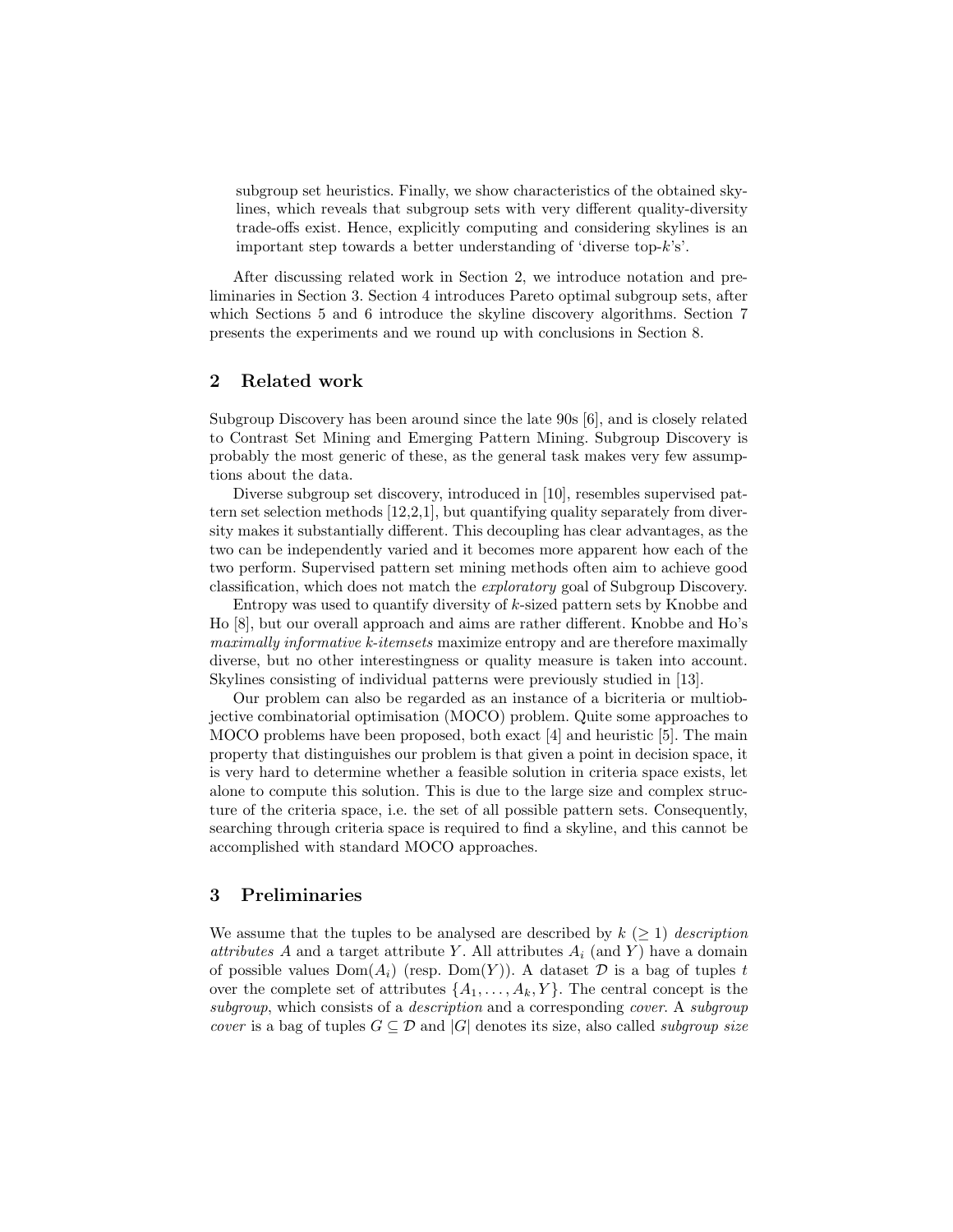or coverage. A subgroup description is a formula s, consisting of a conjunction of conditions on the description attributes, and its corresponding subgroup cover is the set of tuples that satisfy the formula, i.e.  $G_s = \{t \in \mathcal{D} \mid t \models s\}.$ 

A subgroup quality measure is a function  $\varphi: 2^Y \mapsto \mathbb{R}$  that assigns a numeric value to any subgroup based on its target values  $\pi_Y(G)$ . The traditional Subgroup Discovery (SD) task is to find the top-k ranking subgroups according to  $\varphi$ . Depending on the data and task, either exhaustive search or beam search can be used. Several parameters influence the search, e.g. a minimum coverage threshold requires subgroup covers to consist of at least mincov tuples, and the maximum depth parameter *maxdepth* imposes a maximum on the pattern length.

k-subgroup sets A k-subgroup set S is a set consisting of exactly k subgroups. Subgroup set quality, denoted by  $q(S)$ , is simply the sum of the individual qualities of the k subgroups, i.e.  $q(S) = \sum_{G \in S} \varphi(G)$ . Any suitable quality measure can be used for  $\varphi(G)$ ; in this paper we use Weighted Relative Accuracy [6], probably the best-known quality measure for subgroups.

To quantify diversity among the subgroup covers of a subgroup set, we use joint entropy. Joint entropy, denoted by  $H$ , is obtained by computing the entropy over the binary features defined by the subgroups in the set.

**Definition 1 (Joint Entropy).** Given a k-subgroup set  $S = \{G_1, \ldots, G_k\}$ , and let  $B = (b_1, \ldots, b_k) \in \{0,1\}^k$  be a tuple of binary values. Let  $p(s_{G_1})$  $b_1, \ldots, s_{G_k} = b_k$ ) denote the fraction of tuples  $t \in \mathcal{D}$  such that  $s_{G_1}(t) = b_1 \wedge \ldots \wedge b_k$  $s_{G_k}(t) = b_k$ . The joint entropy of S is defined as:

$$
H(S) = -\sum_{B \in \{0,1\}^k} p(s_{G_1} = b_1, \dots, s_{G_k} = b_k) \log_2 p(s_{G_1} = b_1, \dots, s_{G_k} = b_k).
$$

 $H$  is measured in bits, and each subgroup contributes at most 1 bit of information, so that  $H(S) \leq |S|$ . A higher entropy indicates higher diversity. Note that we decided not to use Cover redundancy [10], because joint entropy is more widely known and used, and can be used to prune the search space.

#### 4 Skylines of Pareto optimal k-subgroup sets

In this section we formally state the problem that we address in this paper, i.e. that of finding skylines of Pareto optimal  $k$ -subgroup sets. Before discussing the problem in more detail, we define the notion of dominance.

**Definition 2.** Given points x and y from some set  $\Omega$ , and a set of functions  $\mathcal{F} = \{f_1, \ldots, f_n\},\ f_i: \Omega \to \mathbb{R}$  for all  $f_i \in \mathcal{F}$ , we say that point x dominates point y in terms of F, denoted  $x \succ_{\mathcal{F}} y$ , if and only if  $f_i(x) \ge f_i(y)$  for all  $f_i \in \mathcal{F}$ and there exists at least one function  $f_i \in \mathcal{F}$  for which  $f_i(x) > f_i(y)$ .

The Pareto front, or skyline, of a set of points are those points that are not being dominated by any other point. Finding the Pareto front is in general not hard. For a given set of *n* points it can be computed in time  $O(n^2)$  by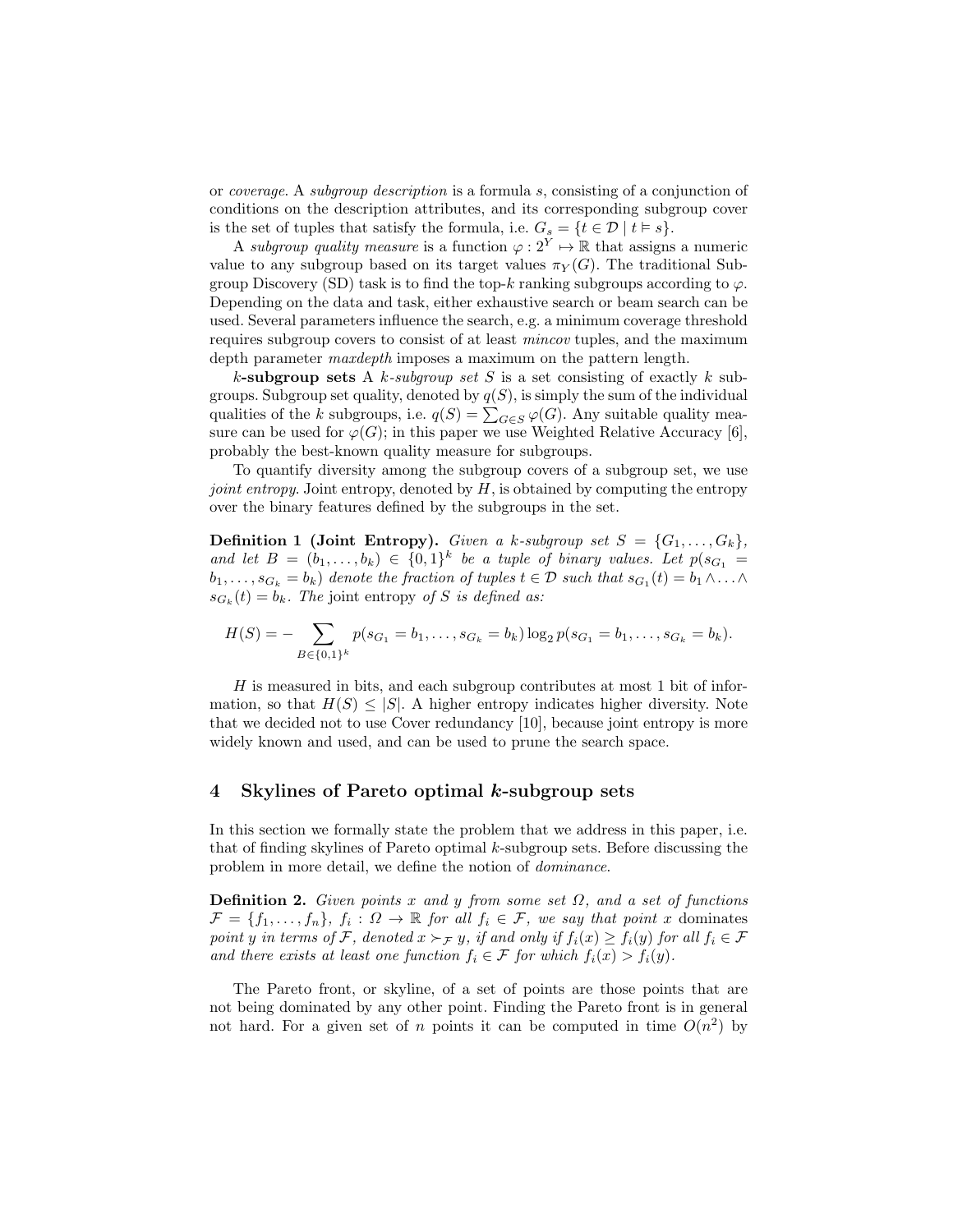a brute-force method, and in time  $O(n \log n)$  by using an improved algorithm [9]. However, in our case n is very large, because the set of points we want to compute the Pareto front of is in fact the *power set* of the set  $C$  of candidate subgroups, denoted  $2^C$ . That is, we are addressing the following problem:

Problem 1 (k-subset skyline). Given a discrete set C, an integer k, a set of functions  $\mathcal{F} = \{f_1, \ldots, f_n\}$ , with  $f_i : 2^C \to \mathbb{R}$  for all  $f_i \in \mathcal{F}$ , find the set

 $P_k = \{ S \in 2^C : |S| = k \text{ and } \not\exists S' \in 2^C \text{ st. } S' \succ_{\mathcal{F}} S \}.$ 

Note that we only consider subsets of  $C$  of a fixed size  $k$ . The brute-force approach to Problem 1 simply materialises all  $k$ -sized subsets of  $C$ , and then runs a standard Pareto front algorithm on this. Clearly this is not going to work unless  $C$  is very small.

In our k-subgroup set application the set  $\mathcal F$  contains two functions, one for subgroup set quality, and another for diversity. For the rest of the paper we let  $\mathcal{F} = \{q, d\}$ , where q is a quality measure of the set S, defined as  $q(S) = \sum_{G \in S} \varphi(G)$ , while d is joint entropy as given in Definition 1. Although in principle  $\bar{d}$  could be any diversity measure, the exact method presented in the next section exploits properties of joint entropy for pruning the search space.

Problem 2 (k-subgroup set skyline). Given a set of subgroups C, an integer k, the set of functions  $\mathcal{F} = \{q, d\}$ , with  $q(S) = \sum_{G \in S} \varphi(G)$  and  $d(S) = H(S)$ , find the  $k$ -subset skyline (as defined by Problem 1).

### 5 Exact algorithm

In this section we present an exact algorithm for solving Problem 2 that combines an efficient subset enumeration scheme with results from [7] to prune a substantial part of the search space.

As a first step in designing the exact algorithm, suppose that we have a list L with all k-sized subsets of C sorted in non-increasing order of  $q(S)$ . Clearly the first element of  $L$  must belong to the skyline as it has the highest quality of all subsets. Assign its diversity to  $d_{\text{max}}$ . A simple algorithm to construct the skyline is to scan over L until we find a subset with diversity larger than  $d_{\text{max}}$ . This subset is added to the skyline, we set  $d_{\text{max}}$  equal to the diversity of this subset, and continue scanning  $L$ . When the algorithm reaches the end of  $L$  we have found the exact skyline.<sup>3</sup>

Our exact algorithm works in the same way, but it does this without materialising the complete list L. Instead, we enumerate the subsets in decreasing order of quality in an online fashion with polynomial delay, meaning that the computation required to obtain the next subset in the sequence is polynomial in

<sup>&</sup>lt;sup>3</sup> To be precise, this is only true in the absence of ties in  $q(S)$ . If some subsets all have the same quality, and ties were broken at random when sorting the subsets, this algorithm may include some subsets in the skyline that are dominated. However, removing these is a simple post-processing step.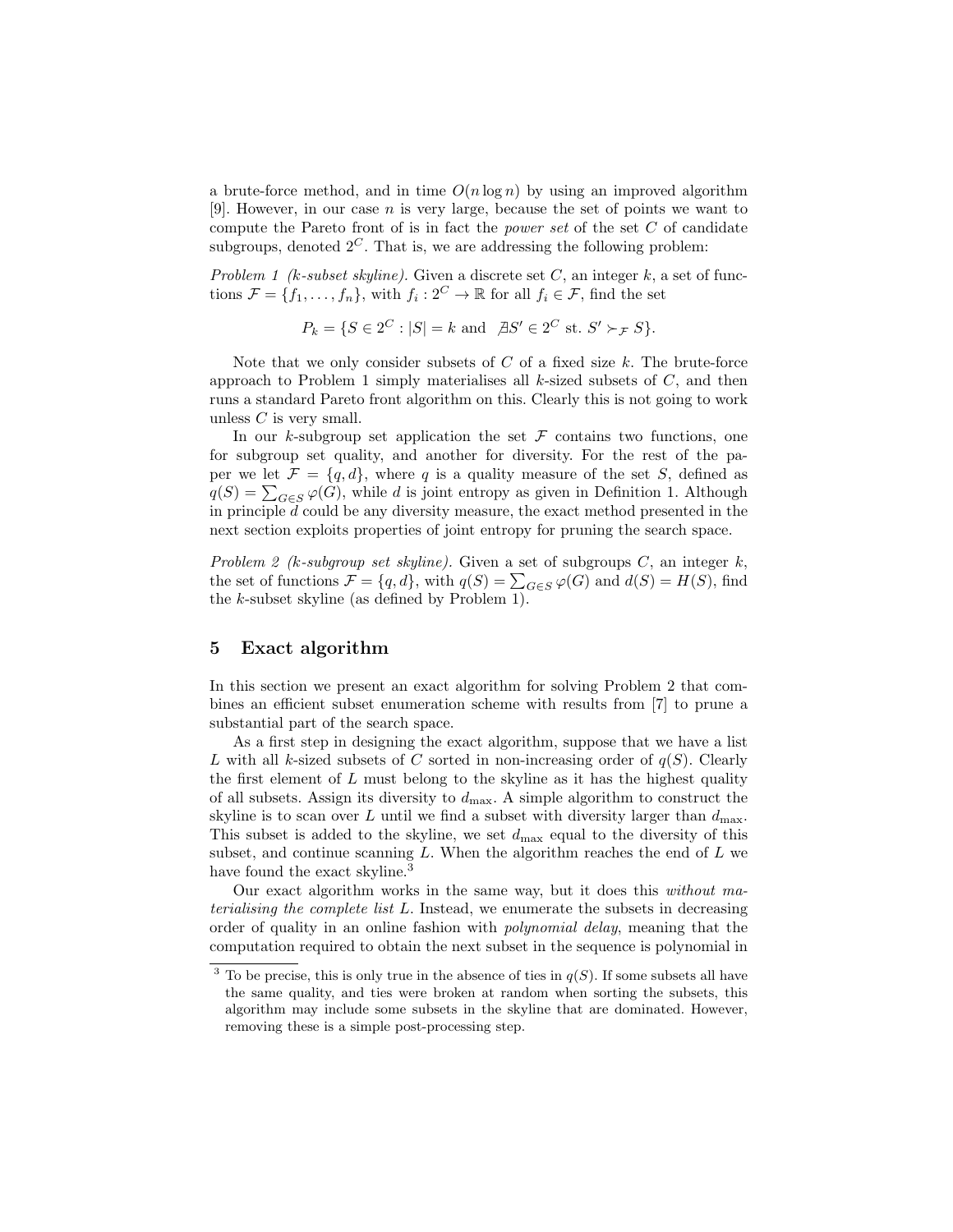**Algorithm 1** Outline of an algorithm that enumerates all  $S \subset C$  with  $|S| = k$ in non-increasing order of  $q(S)$ .

1.  $Q \leftarrow \text{empty priority queue, insert } X = \{1, 2, \ldots k\}$  into Q with priority  $q(C(X))$ .

2. While Q is not empty:

- (a) Pop the highest priority index set X from  $Q$ , and output  $C(X)$ .
- (b) Insert every  $X' \in N(X)$  into Q with  $q(C(S'))$  as the priority unless X' has already been inserted into Q.

 $|C|$  and k. In Subsections 5.1 and 5.2 we describe how to make the enumeration efficient and how to prune the search space, we now continue with the main idea.

Without loss of generality, assume that the candidate subgroups  $G \in C$ are sorted in non-increasing order of  $\varphi(G)$ , and let  $C(i)$  denote the subgroup at position *i*. That is, we have  $\varphi(C(i)) \geq \varphi(C(j))$  for every  $i < j$ . Let  $X \subset$  $\{1,\ldots,|C|\}, |X|=k$ , denote a set of indices to C that induce the k-subgroup set  $C(X)$ . To simplify notation, we sometimes write  $f(X)$  in place of  $f(C(X))$ for  $f \in \{q, d\}.$ 

**Definition 3.** The *i*-neighbour of X, denoted  $n_i(X)$ , is a copy of X with the index at position i incremented by one. More formally:

$$
n_i(X) = \begin{cases} \{X_1, \dots, X_i + 1, \dots X_k\} & \text{if } i < k \text{ and } X_i + 1 < X_{i+1}, \\ \{X_1, \dots, X_k + 1\} & \text{if } i = k \text{ and } X_k + 1 \leq |C|, \\ \emptyset & \text{otherwise.} \end{cases}
$$

The neighbourhood of X, denoted  $N(X)$ , is the set  $\{n_i(X) \mid i = 1, \ldots, k\}.$ Finally, the set X is a parent of the set X' whenever  $X' \in N(X)$ .

For example, if  $X = \{1,3,5\}$ , its neighbourhood contains the sets  $\{2,3,5\}$ ,  $\{1,4,5\}$ , and  $\{1,3,6\}$ , while for  $X = \{1,2,3\}$  we have  $N(X) = \{\{1,2,4\}\}^4$ . Observe that the neighbourhood  $N(X)$  of a set X only contains sets having at most the same quality as X, i.e. we have  $q(X) \ge q(X')$  for every  $X' \in N(X)$ .

Using this, we can generate the list  $L$  on the fly by following the procedure shown in Algorithm 1. The algorithm starts from  $\{1, \ldots, k\}$  and maintains a priority queue of subsets with  $q(S)$  as the priority value.

**Proposition 1.** Algorithm 1 is both complete and correct in the sense that it enumerates all k-sized subsets in non-increasing order of  $q(S)$ .

Proof. Correctness: We show that a subset output by the algorithm can not have a *larger* quality than any subset that was output before. By the mechanics of the algorithm, every index set  $X'$  in priority queue  $Q$  must belong to the neighbourhood  $N(X)$  of some  $C(X)$  that was already output. And by definition, all  $X' \in N(X)$  have quality at most  $q(X)$ . Hence Q can only contain subsets with qualities that are upper bounded by qualities of the already generated subsets. This implies that the subsets are output in non-increasing order of  $q(S)$ .

<sup>&</sup>lt;sup>4</sup> The empty sets in  $N(X)$  are not considered.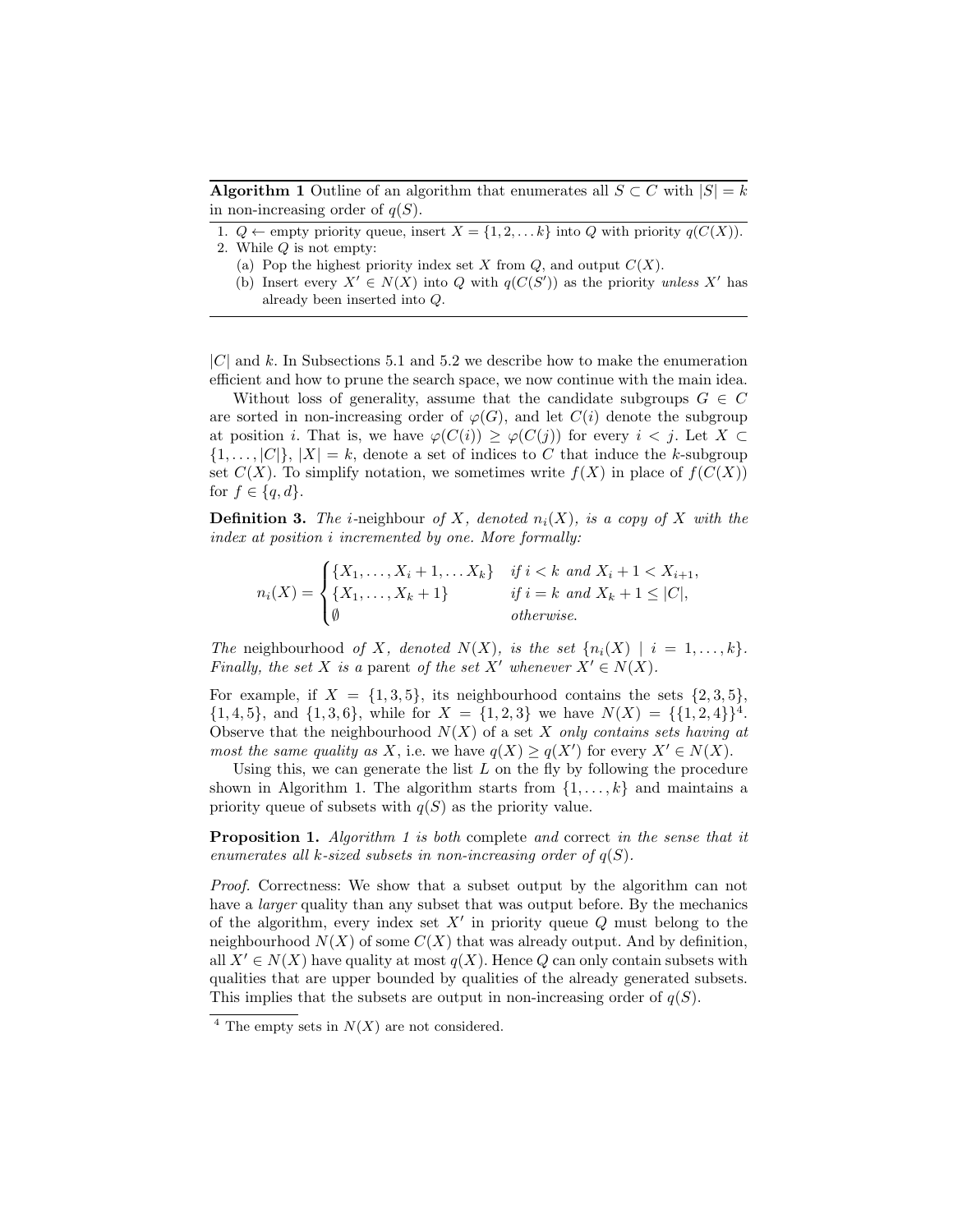Completeness: The algorithm outputs every  $k$ -sized subset of  $C$ . Clearly every subset that enters Q is eventually output. Algorithm 1 fails to output a subset S if and only if none of its parents is output, because whenever a parent of S is output,  $S$  is put into  $Q$ . Consider one possible chain of parents from any index set X until we reach the set  $\{1, \ldots, k\}$ . Because Q is initialised with  $\{1, \ldots, k\}$ , this chain must exist, meaning that every subset in the chain has at least one parent in Q. This implies that X has at least one parent in Q, and thus  $S = C(X)$  is found.  $\square$ 

Notice that the amount of computation needed between two subsets is  $O(k|C|)$ . Size of the priority queue Q is trivially upper bounded by  $2^{|C|}$ , which means that insertions and extractions to  $Q$  are linear in the size of  $C$  using e.g. a binomial heap to implement Q. The size of  $N(X)$  is upper bounded by k, meaning we need at most k insertions and one extraction.

#### 5.1 Efficient subset enumeration

A problem with the enumeration scheme given in Algorithm 1 is that it generates the entire neighbourhood  $N(X)$  for every X, and these neighbourhoods are partly overlapping. Consider for example the set  $\{1, 3, 5\}$ , which is both the 2neighbour of  $\{1, 2, 5\}$ , and the 3-neighbour of the set  $\{1, 3, 4\}$ . Algorithm 1 would thus generate the set  $\{1,3,5\}$  twice. To avoid this, it must keep track of every set that was inserted into Q at some point. This is clearly undesirable, as the amount of space needed is  $O(2^{|C|})$ . We thus need an algorithm that generates every subset of size k once and only once without additional bookkeeping.

Enumerating subsets once and only once is of course a known problem. However, our situation has the additional challenge that we want to generate the subsets in decreasing order of  $q(S)$  with polynomial delay (preferably  $O(k|C|)$ ). An approach that combines the priority queue with a simple subset enumeration scheme, e.g. depth-first traversal, does not satisfy this property. Instead, we use a modification to Algorithm 1 that maintains its computational properties, but avoids duplicates. The idea is to insert only a subset of  $N(X)$  to Q on every iteration. This subset can be chosen so that Proposition 1 still holds. To this end, we arrange the search space of all  $k$ -sized subsets in a directed graph  $T$ .

**Definition 4.** Given the set C and the integer k, the directed graph  $T$  has the node  $(X, j)$  for every  $X \subset \{1, \ldots, |C|\}, |X| = k$ . Here  $j \in \{1, \ldots, k\}$  is the position associated with index set X in the given node. Node  $(X, j)$  has neighbours

$$
\{(n_i(X), i) \mid i = 1, \dots, j\}.
$$
 (1)

That is, the neighbours of  $(X, j)$  in T are those *i*-neighbours of X where the modifications take place in the first  $j$  positions of  $X$ .

**Proposition 2.** The graph T is a tree rooted at  $(\{1, \ldots, k\}, k)$ .

*Proof.* First, observe that  $({1, \ldots, k}, k)$  can have no incoming edges, because by Definitions 3 and 4 such an edge should come from a node with a value smaller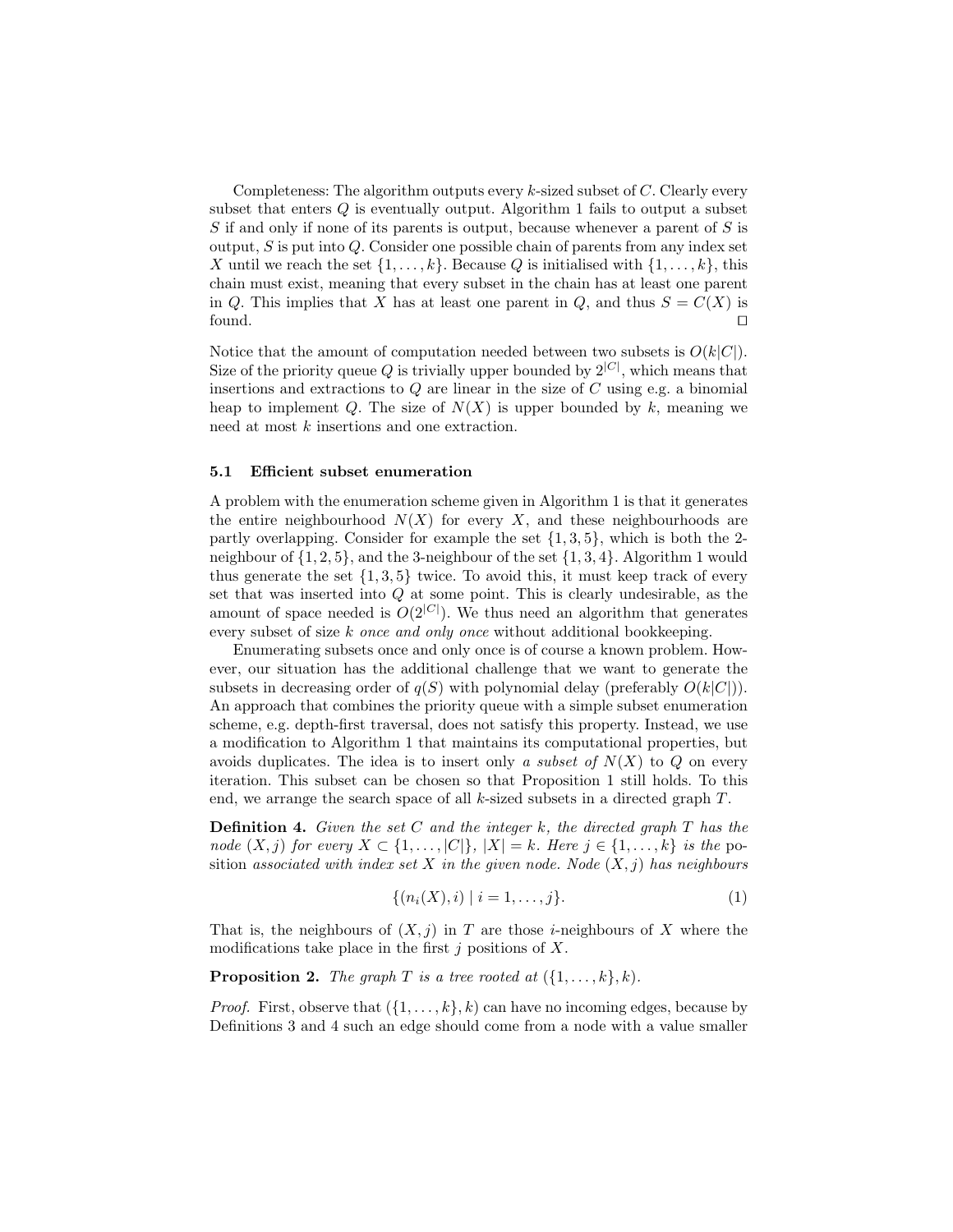

**Fig. 2.** Example of the subset graph T for 3-sized subsets of the set  $\{1, 2, \ldots, 6\}$ . The position of a node (see Definition 4) is indicated by a light grey background.

than  $k$  at position  $k$ . Clearly such a node cannot exist, because  $k$  is the smallest value that a node may have at position k. Second, every node  $(X, i)$  except the root has one, and only one incoming edge. Suppose this edge comes from the node  $(X', j)$ , with  $j \geq i$ . By Definition 3, the *i*-neighbour of a set X' (if it exists) is identical to  $X'$  except at position i which is incremented by one. This means that the set X of the node  $(X, i)$  must have  $X_i = X'_i + 1$  and  $X_h = X'_h$  for every  $h \neq i$ . Clearly there is only one  $X' \subset \{1, \ldots, |C|\}$  that satisfies this, and since by definition of  $T$  no two nodes of  $T$  may contain the same subset, there can be only one node with an outgoing edge to  $(X, i)$ .

An example of such a tree for all 3-sized subsets of  $\{1, \ldots, 6\}$  is shown in Figure 2. Any algorithm that traverses T will generate every k-sized subset once and only once. We can thus enumerate the subsets in a way that avoids duplicates by making Algorithm 1 traverse the tree  $T$ . This is accomplished simply by keeping nodes of  $T$  in the priority queue  $Q$ , and only inserting those nodes to  $Q$  that are neighbours of  $(X, j)$  in T (which can be determined without materialising T).

#### 5.2 Entropy-based pruning of the search space

Algorithm 1 scans over a sorted list  $L$  of all possible subsets, but in practice  $L$  is too long already with small C and k. Next we discuss how to use a property of joint entropy and the tree  $T$  to *prune* parts of list  $L$ . Recall that at every stage of the algorithm we know that  $d_{\text{max}}$  is the largest diversity observed so far. If we can show that no subset below a given node of  $T$  can have diversity larger than  $d_{\text{max}}$ , we can skip the entire subtree. From Figure 2 we can make the following observations:

**Observation 1:** For any  $(X, j)$  of T, the suffix starting at position  $(j + 1)$ , denoted  $R_{j+1}^X$ , is the same in every node of the subtree rooted at  $(X, j)$ . For example, all nodes below node  $({1, 3, 6}, 2)$  contain the element 6 at position 3. **Observation 2:** For any  $(X, j)$  of T with  $j < k$ , in every node that appears in the subtree rooted at  $(X, j)$ , the elements at positions  $1, \ldots j$  all have a value less than  $X_{j+1}$ . For example, all nodes below  $( \{1,3,5\}, 2 )$  only contain elements that are less than 5 at positions 1 and 2.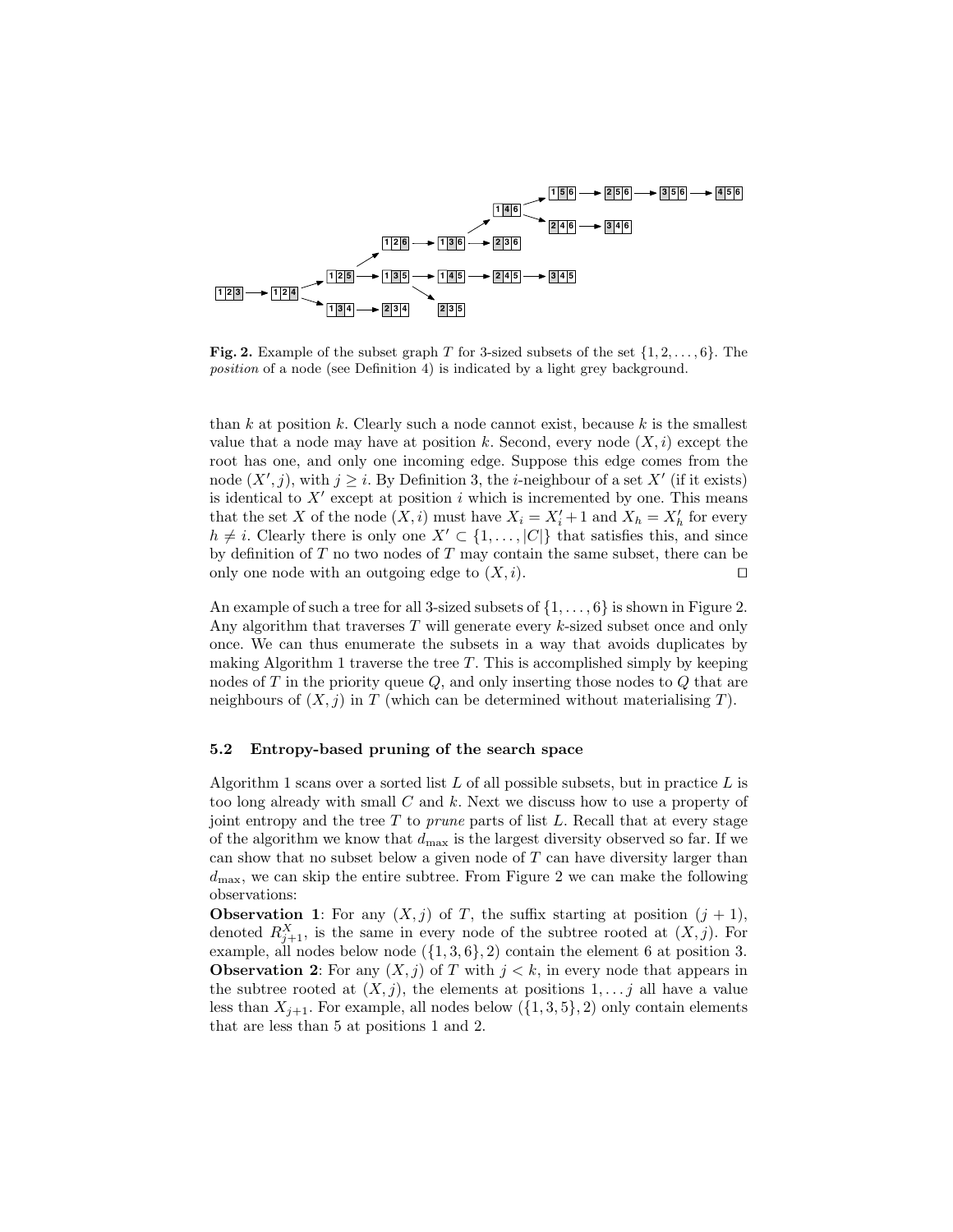Algorithm 2  $\text{EXACT}(C, k)$ 

```
X \leftarrow \{1, 2, \ldots, k\}, Q \leftarrow \text{empty priority queue}, d_{\text{max}} \leftarrow d(X), P_k \leftarrow \emptysetpush (X, k) into Q with priority q(X)while Q is not empty do
(X, j) \leftarrow highest priority item from Q
if d(X) \geq d_{\text{max}} then
   P_k \leftarrow P_k \cup \{C(X)\}\d_{\text{max}} \leftarrow dfor every (X', i) \in \{(n_i(X), i) | i = 1, ..., j\} do
    if \tilde{d}(X') \geq d_{\text{max}} then
       insert (X', i) into Q with priority q(X')return P_k
```
These observations are general properties of the tree  $T$ , and can be shown to follow from Definitions 3 and 4. Together with the following proposition we can use these to prune entire subtrees of T.

**Proposition 3.** (Prop. 4 of [7]): Let  $S \subset C$  denote a subgroup set, and let H as in Def. 1. Suppose that  $\{B_1,\ldots,B_m\}$  is a partition of S. Then  $H(S) \leq$  $\sum_{i=1}^m H(B_i)$ .

For any  $(X, j)$  in T, let  $\hat{X}$  denote any index set that appears in the subtree rooted at  $(X, j)$ . Given  $(X, j)$ , we must find an upper bound for  $d(\hat{X}) = H(\hat{X})$ . From Obs. 1 we know that the suffix  $R_{j+1}^X$  is the same in X and  $\hat{X}$ . We have thus  $H(R_{j+1}^X) = H(R_{j+1}^{\hat{X}})$  for every  $\hat{X}$ . Obs. 2 tells us that only certain elements may occur in the first j positions of  $\hat{X}$ . We can compute the singleton entropies  $d(G) = H(G)$  for every subgroup  $G \in C$ . For  $j < k$ , let  $Z(X, j)$  denote the set of j highest entropy subgroups in the first  $X_{j+1} - 1$  positions of C. Now, by construction and Prop. 3, the sum  $\sum_{G \in Z(X,j)} H(G)$  must be an upper bound for the entropy of the first j positions of any  $\hat{X}$ . This means that for all  $\hat{X}$  we have

$$
d(\hat{X}) \le d(R^X_{j+1}) + \sum_{G \in Z(X,j)} d(G) = \tilde{d}(X),
$$

which gives the desired upper bound. If  $\tilde{d}(X) < d_{\text{max}}$ , the entire subtree rooted at  $(X, j)$  can be pruned.

The algorithm EXACT, shown in Algorithm 2, implements all details discussed in this section. It combines the improved subset enumeration scheme with the pruning results. While this is a substantial improvement over the basic scheme of Alg. 1, the size of the priority queue can still be exponential in  $|C|$ , as it is proportional to the size of a cut of the subset tree T.

### 6 A greedy levelwise algorithm

The exact algorithm we described above has two drawbacks: 1) it is optimised for the joint entropy diversity function of Definition 1, and 2) it requires exponential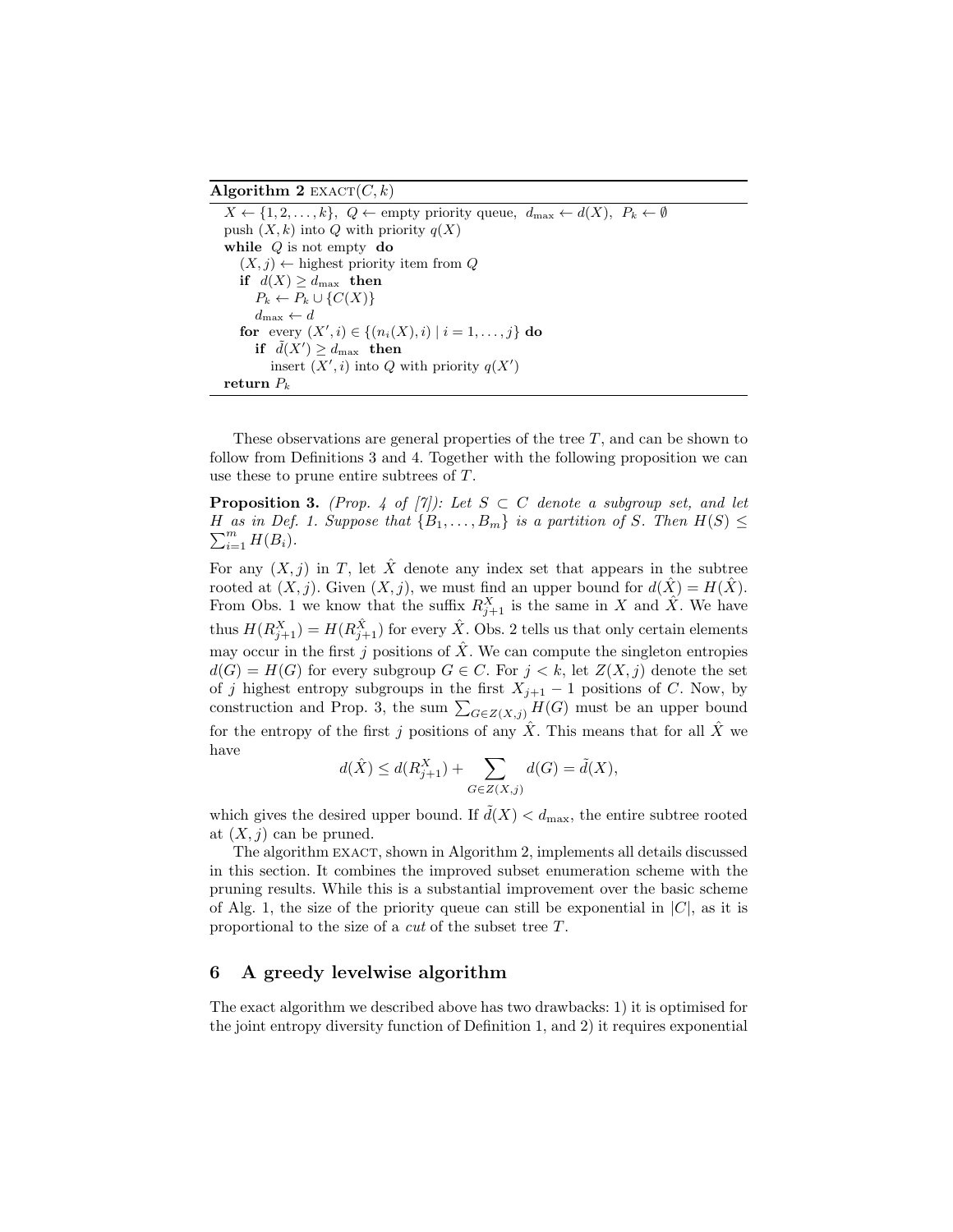Algorithm 3 LEVELWISE $(C, k)$ 

```
P_2 \leftarrow \text{SKYLINE}(C \times C), i \leftarrow 3while i \leq k do
 P_i \leftarrow \emptysetfor S \in P_{i-1} do
     P_i \leftarrow \text{SKYLINE}(P_i \cup \{S \cup c \mid c \in \{C \setminus S\}\})i \leftarrow i + 1return P_k
```
space. Of these point 1) makes the method ill-suited for some applications, while point 2) rules out large candidate sets  $C$  and subgroup set sizes  $k$ . Because of this we also introduce a greedy heuristic for finding the skyline.

In general the main computational bottleneck is caused by the large number of points that must be considered when computing the skyline. However, the resulting skyline itself is very likely going to be orders of magnitude smaller than  $\binom{|C|}{k}$ . Our algorithm will exploit this property. Moreover, consider the Pareto fronts for sets of size  $i-1$  and i, denoted  $P_{i-1}$  and  $P_i$ , respectively. It seems unlikely that a subset of size  $i - 1$  that is very far from  $P_{i-1}$  in terms of the functions  $\mathcal F$  would have a superset that belongs to  $P_i$ . On the other hand, subsets in  $P_{i-1}$  might be more likely to have a superset that belongs to  $P_i$ .

We propose an algorithm that constructs an approximate skyline  $P_k$  one level at a time starting from  $P_2$ . Given the set  $P_{i-1}$ , we define  $P_i$  as the skyline of the points that are obtained by combining every point in  $P_{i-1}$  with every unused candidate in  $C$ . More formally, we can define  $P_i$  recursively as follows:

$$
P_{i} = \begin{cases} \text{SKYLINE}(\{(S, c) \mid S \in P_{i-1}, c \in \{C \setminus S\}\}) & \text{if } i > 2, \\ \text{SKYLINE}(\{(c_1, c_2) \in \{C \times C\} \mid c_1 \neq c_2\}) & \text{if } i = 2, \end{cases}
$$
(2)

Here SKYLINE is any algorithm that computes skylines in two dimensions.

We put these ideas together in the LEVELWISE algorithm shown in Algorithm 3. It first computes  $P_2$  exactly by considering all subgroup pairs in  $C \times C$ . In subsequent steps the algorithm applies Equation 2 until it reaches  $P_k$ . In practice we obtain better performance by not materialising the entire Cartesian product of  $P_{i-1}$  and C in one step, but by incrementally "growing" the set  $P_i$ .

# 7 Experiments

In this section we empirically evaluate the proposed approach and methods.

Datasets: Table 1 presents the datasets that we use, which were all taken from the UCI Machine Learning repository<sup>5</sup>. For each dataset we give the number of tuples, the number of discrete resp. numeric attributes, and the domain size  $y$ of the target attribute. Target attributes with more than two classes are treated as binary by considering the majority class as target.

 $^5$  http://archive.ics.uci.edu/ml/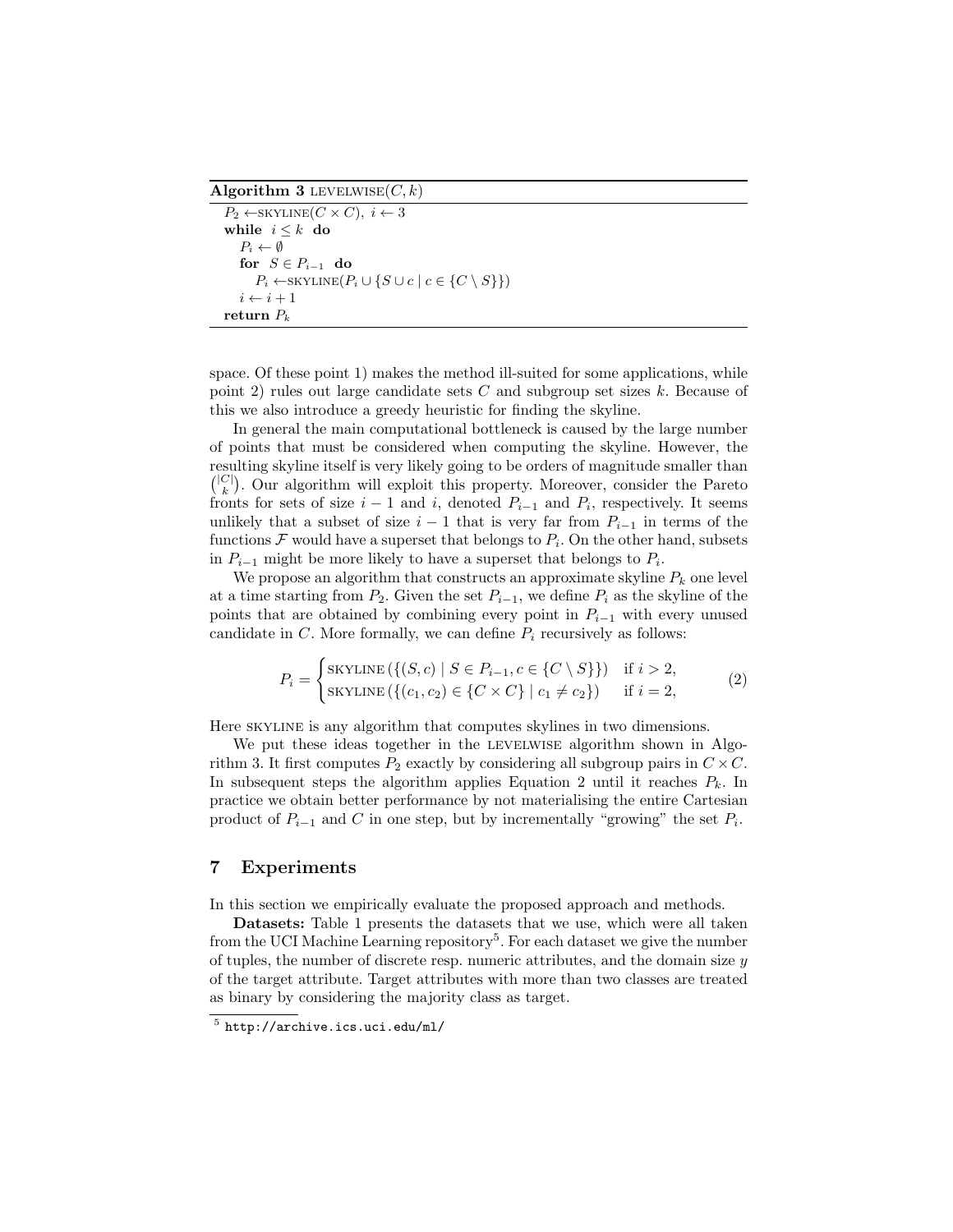Candidate sets: Candidate sets C of subgroups are generated using exhaustive search. As conditions for the discrete attributes,  $A_i = c$  and  $A_i \neq c$  for all constants  $c \in Dom(A_i)$  are considered. For numeric attributes, conditions  $A_i > c$  and  $A_i < c$  are considered, where the 'split' values are determined by local binning of occurring values into 6 equal-sized bins.

Search parameters are chosen to result in short (and thus simple) subgroup descriptions, substantial subgroup sizes, and

Table 1. Dataset properties.

| dataset              |       | $ \mathcal{D} $   $A^{\text{disc}}$ ] | $A^{num}$ |                |
|----------------------|-------|---------------------------------------|-----------|----------------|
| Adult                | 48842 | 8                                     | 6         | $\overline{2}$ |
| Car                  | 1728  | 6                                     | 0         | 4              |
| Cmc                  | 1473  | 7                                     | 2         | 3              |
| Credit-A             | 690   | 9                                     | 6         | $\overline{2}$ |
| $C_{\text{redit-}G}$ | 1000  | 13                                    | 7         | $\overline{2}$ |
| Mushroom             | 8124  | 22                                    | 0         | $\overline{2}$ |
| Pima                 | 768   | O                                     | 8         | $\overline{2}$ |
| Tictactoe            | 958   | 9                                     | $\Omega$  | 2              |

reasonably sized candidate sets. We set  $maxdepth = 2$  and  $mincov = 5\% \times |\mathcal{D}|$ (except for Adult and Mushroom:  $10\% \times |\mathcal{D}|$ ). For those experiments for which a p-value is given, a permutation test [3] that aims to eliminate false discoveries is used to prune the candidate set. For the remaining experiments, all subgroups found are used as candidates.

Evaluation: We need measures to compare two skylines,  $P$  and  $P'$ . Intuitively,  $P$  is better than  $P'$  if there are more points in  $P$  that dominate points in  $P'$  than vice versa. We denote the fraction of points in  $P'$  that are dominated by at least one point in P by  $\# \{ P \succ P' \}$ . For these points, we also measure by how much a skyline dominates another skyline. This is expressed by the quantity  $\Delta_f(P \succ P')$ , defined as the median of the set  $\{(f(S) - f(S'))/f(S') \mid S \in P, S' \in$  $P', S \succ S'$ , i.e. the median of the relative differences between dominated sets and the sets that dominate it.

#### 7.1 Exact and levelwise skyline discovery

Table 2 presents the results obtained on all datasets with the EXACT and LEVELwise algorithms. The candidate sets for the first six datasets were pruned using the aforementioned permutation test. Due to long runtimes the exact method was only used with  $k = 5$ , the levelwise method was also used with  $k = 10$ . The last two datasets are too large to be used with the exact method, but for the levelwise approach no pruning of the candidate set was needed.

Runtimes greatly vary depending on the dataset and desired subgroup set size. This can be explained by the large variation in the number of 'points' in the search space that need to be explored: for Car with LEVELWISE and  $k = 5$ only 4380 subgroup sets are considered, but for Credit-A with EXACT and  $k = 5$ a staggering amount of  $2.7 \times 10^8$  points is considered. Although a large number, this is still only a small fraction of the total search space:  $10^{-2}$ . The exact method explored the same fraction for all datasets, implying that its pruning is effective: 99% of the search space is pruned. Despite this, runtimes are still quite long.

The greedy, levelwise approach explores much smaller parts of the search space: fractions between  $10^{-23}$  and  $10^{-4}$  are reported. The natural question is whether the resulting skylines approximate the exact solutions well. Looking at the skyline sizes, we observe that skylines generally consist of modest numbers of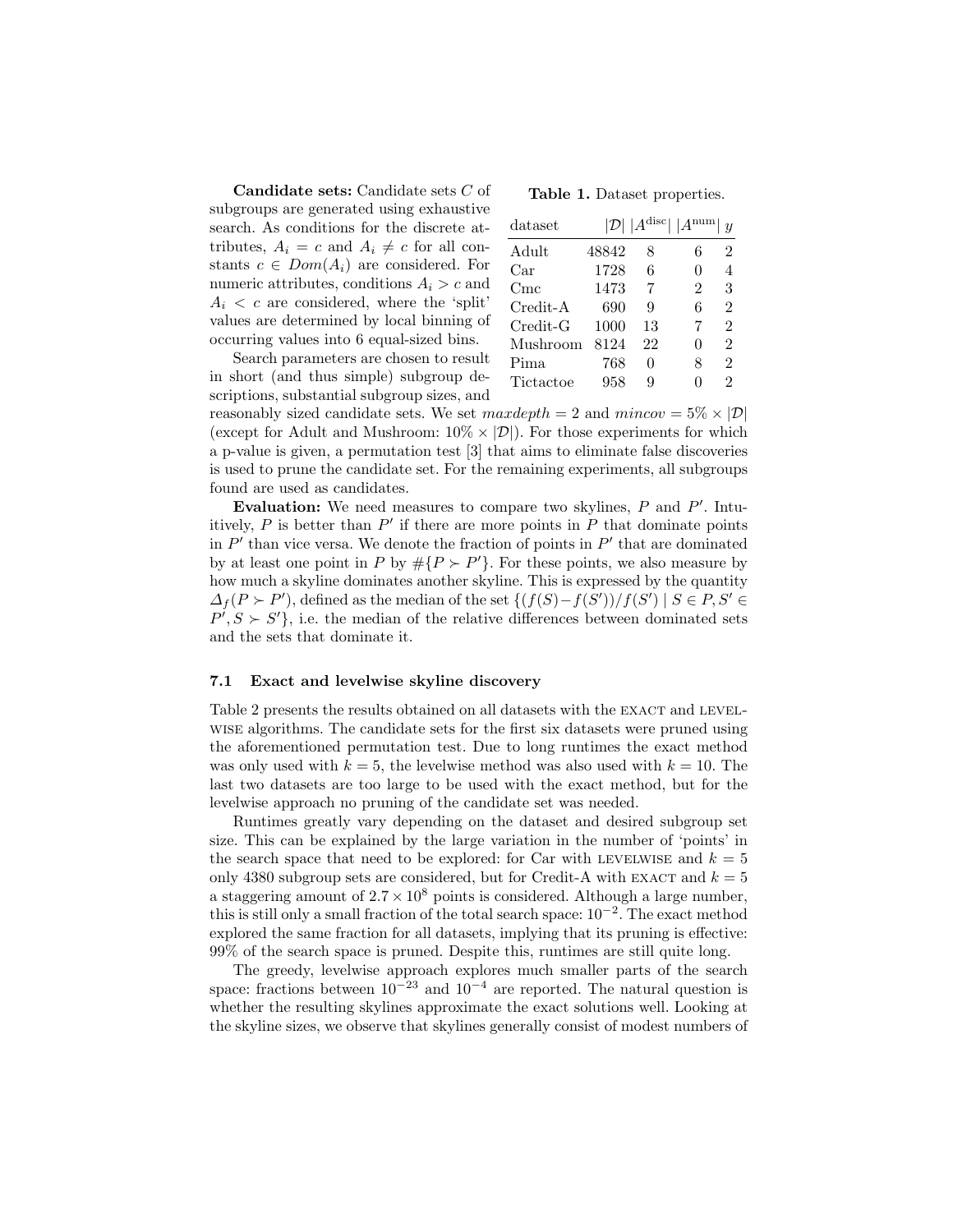Table 2. Results with EXACT and LEVELWISE algorithms. For each experiment, we give dataset, used p-value for the permutation test (if any), candidate set size  $|C|$ , algorithm, and subgroup set size  $k$ . Then follow runtime, the number of points in the search space considered, the fraction of the complete search space considered, the size of the resulting skyline, and corresponding quality and diversity ranges [min, max].

| dataset   | $\boldsymbol{p}$ | C    | method            | $\boldsymbol{k}$ | time           |                   | #points fraction | S | q(S)                                       | d(S) |
|-----------|------------------|------|-------------------|------------------|----------------|-------------------|------------------|---|--------------------------------------------|------|
| Car       | $10^{-3}$        | 71   | <b>LEVEL</b>      | 5                | < 1s           | 4380              | $10^{-4}$        |   | 55 [0.23, 0.41] [3.49, 4.90]               |      |
|           |                  |      | <b>EXACT</b>      | 5                | 92s            | 179219            | $10^{-2}$        |   | 128 [0.21, 0.41] [3.49, 5.00]              |      |
|           |                  |      | LEVEL 10          |                  | 2s             | 25211             | $10^{-8}$        |   | 99 [0.56, 0.74] [5.56, 8.43]               |      |
| Cmc       | $10^{-3}$        | 98   | <b>LEVEL</b>      | 5                | < 1s           | 10908             | $10^{-4}$        |   | 58 [0.18, 0.26] [1.57, 4.61]               |      |
|           |                  |      | <b>EXACT</b>      | $\overline{5}$   | 680s           | 1545129           | $10^{-2}$        |   | $71$ [0.17, 0.26] [1.57, 4.61]             |      |
|           |                  |      | LEVEL 10          |                  | 5s             | 57105             | $10^{-9}$        |   | 147 [0.35, 0.50] [3.39, 7.05]              |      |
| Credit-A  | $10^{-7}$        | 232  | <b>LEVEL</b>      | 5                | 10s            | 126516            | $10^{-5}$        |   | $305$ [0.42, 0.89] [1.41, 4.56]            |      |
|           |                  |      | <b>EXACT</b>      |                  |                | 5 20.5h 274696613 | $10^{-2}$        |   | 460 [0.41, 0.89] [1.41, 4.56]              |      |
|           |                  |      | LEVEL 10          |                  | 139s           | 616899            | $10^{-12}$       |   | 613 [0.89, 1.75] [2.13, 6.87]              |      |
| Credit-G  | $10^{-7}$        | 114  | <b>LEVEL</b>      | $\overline{5}$   | 1s             | 20493             | $10^{-4}$        |   | $\overline{133}$ [0.22, 0.37] [1.61, 4.74] |      |
|           |                  |      | <b>EXACT</b>      |                  | 5 3347s        | 10149837          | $10^{-2}$        |   | 137 [0.22, 0.37] [1.61, 4.74]              |      |
|           |                  |      | LEVEL 10          |                  | 34s            | 145703            | $10^{-9}$        |   | 435 [0.46, 0.73] [1.88, 7.77]              |      |
| Pima      | $10^{-7}$        | 166  | <b>LEVEL</b>      | 5                | 1s             | 28509             | $10^{-5}$        |   | 66 [0.31, 0.49] [2.62, 4.77]               |      |
|           |                  |      | <b>EXACT</b>      | $\frac{5}{2}$    | 1 <sub>h</sub> | 12221188          | $10^{-2}$        |   | $107$ [0.29, 0.49] [2.62, 4.84]            |      |
|           |                  |      | LEVEL 10          |                  | 10s            | 127252            | $10^{-11}$       |   | 248 [0.60, 0.96] [2.85, 7.75]              |      |
| Tictactoe | $10^{-2}$        | 90   | <b>LEVEL</b>      | 5                | 2s             | 22303             | $10^{-4}$        |   | 78 [0.20, 0.37] [3.36, 4.94]               |      |
|           |                  |      | <b>EXACT</b>      | 5                | 390s           | 1107493           | $10^{-2}$        |   | 281 [0.19, 0.37] [3.36, 4.94]              |      |
|           |                  |      | LEVEL 10          |                  | 4s             | 53181             | $10^{-9}$        |   | 75 [0.41, 0.67] [5.68, 7.89]               |      |
| Adult     |                  | 5116 | <b>LEVEL</b>      | 5                | 55h            | 15870624          | $10^{-10}$       |   | 252 [0.10, 0.48] [1.48, 4.99]              |      |
|           |                  |      | LEVEL 10          |                  | 85h            | 37774186          |                  |   | $10^{-23}$ 2040 [0.28, 0.96] [1.83, 9.45]  |      |
| Mushroom  |                  | 1617 | <b>LEVEL</b>      | $\overline{5}$   | 785s           | 2439272           | $10^{-8}$        |   | 601 [0.27, 1.09] [1.85, 4.97]              |      |
|           |                  |      | LEVEL $10\ 2940s$ |                  |                | 9230365           |                  |   | $10^{-19}$ 1310 [0.50, 2.12] [2.36, 9.06]  |      |

subgroup sets (in particular given the total number of subgroup sets). LEVELWISE tends to find slightly smaller skylines, which is perhaps unsurprising as it explores a relatively small part of the search space. However, are the subgroup sets that it does find on the 'true' skyline?

The minimum-maximum

values of subgroup set quality and diversity indicate that the levelwise skylines span almost the same ranges as the exact skylines. Table 3 shows a more elaborate comparison. The second column shows the fraction of points on the levelwise skyline that are dominated by any point on the ex-

Table 3. Comparison of the exact (E) and levelwise (L) skylines with  $k = 5$ .

| dataset   |        | $\# \{ E \succ L \} \Delta_q(E \succ L) \Delta_d(E \succ L)$ |       |
|-----------|--------|--------------------------------------------------------------|-------|
| Car       | 22.73% | 6.48%                                                        | 1.49% |
| Cmc       | 51.72% | 0.92%                                                        | 0.69% |
| Credit-A  | 64.59% | 1.04%                                                        | 0.46% |
| Credit-G  | 5.31%  | $0.10\%$                                                     | 0.19% |
| Pima      | 39.39% | 0.78%                                                        | 0.33% |
| Tictactoe | $0\%$  |                                                              |       |

act skyline. This reveals that substantial parts of the approximation are on the Pareto front. For those points that are dominated, it is of interest to investigate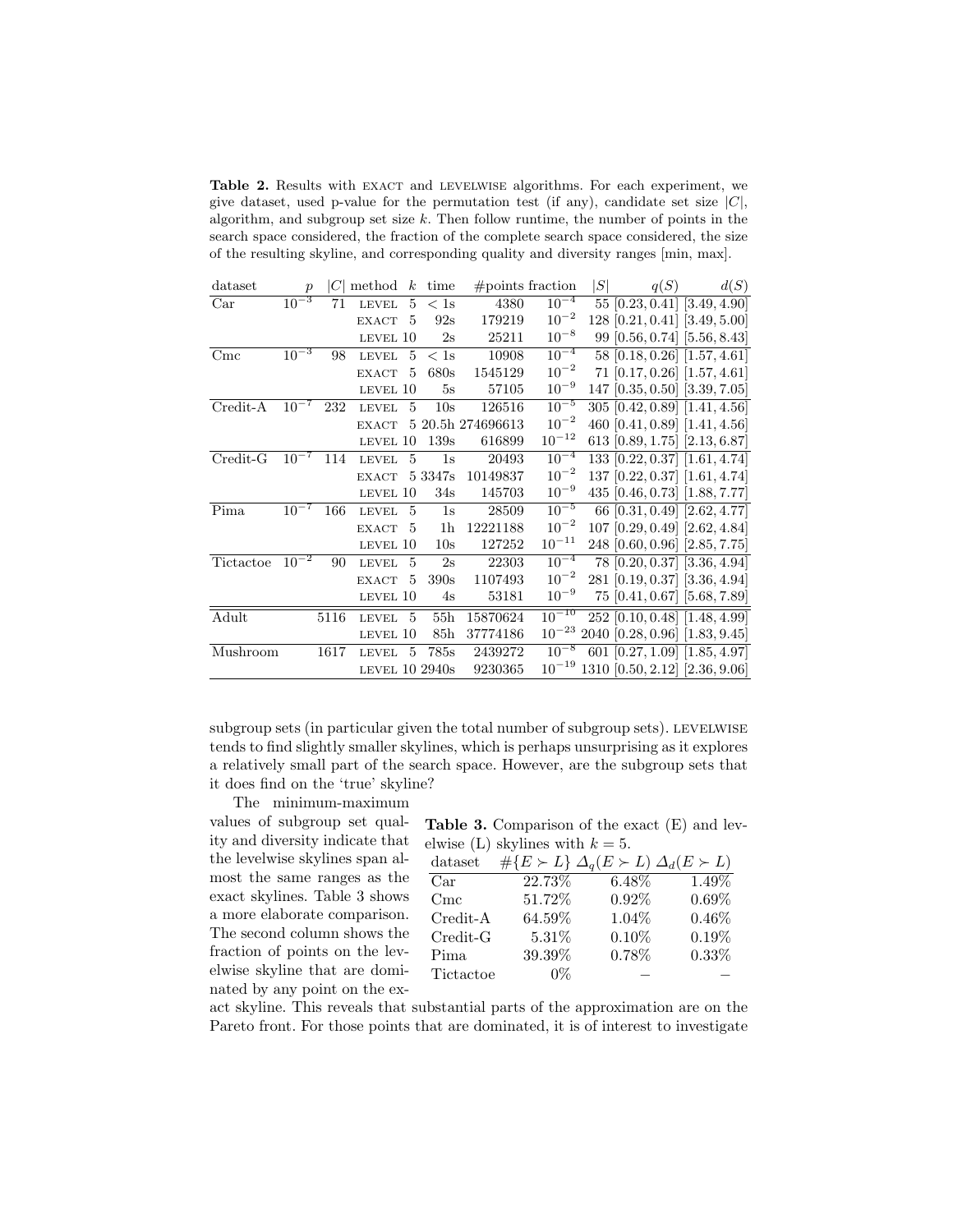

**Fig. 3.** Comparing exact and levelwise skylines  $(k=5)$ ; Cmc (left) and Credit-G (right).

by how much. This is shown in the rightmost two columns, for both quality and diversity. These numbers are very small and indicate that the levelwise skylines approximate the exact skylines very well. To further illustrate this, consider the skylines plotted in Figure 3. The Credit-G approximate skyline is virtually identical to the exact one, and the Cmc approximation, one of the worst according to Table 3, is still a close approximation for all practical purposes.

The results obtained on Adult and Mushroom, shown at the bottom of Table 2, demonstrate that levelwise can handle moderately sized datasets and candidate sets, although runtimes may increase substantially. However, note that the levelwise approach finds all skylines up to  $k$  – not just for k. For Adult, for example, 85 hours of runtime gives all skylines for  $k = 2$  up to and including  $k = 10$ . Provisional results can be inspected at any time, and search can be terminated when the user thinks  $k$  is large enough. Such an approach is impossible with the exact method, as it only enumerates subgroup sets of exactly size  $k$ .

Finally, it is important to note that the quality and diversity ranges spanned by the skylines are often quite large (see Table 2 and Figure 3). For example, for both Cmc and Credit-G diversity ranges from 1.5 up to almost 5 bits – taking into account that 5 bits is the maximum for  $k = 5$ , this implies large differences between the corresponding subgroup sets. This demonstrates that very different trade-offs between quality and diversity are possible, and hence investigating these skylines is useful. For Cmc, for example, Figure 3 shows that diversity can be increased from 1.5 to 3 bits without affecting quality much. Such knowledge is likely to influence the preference of the end user.

#### 7.2 Evaluating a heuristic subgroup set selection method

In the introduction, we argued that disadvantages of existing heuristic subgroup selection methods are that 1) it is unknown whether the resulting subgroup sets are Pareto optimal, and 2) it is hard to tune the quality-diversity trade-off. To illustrate this, we evaluate a heuristic using levelwise skylines.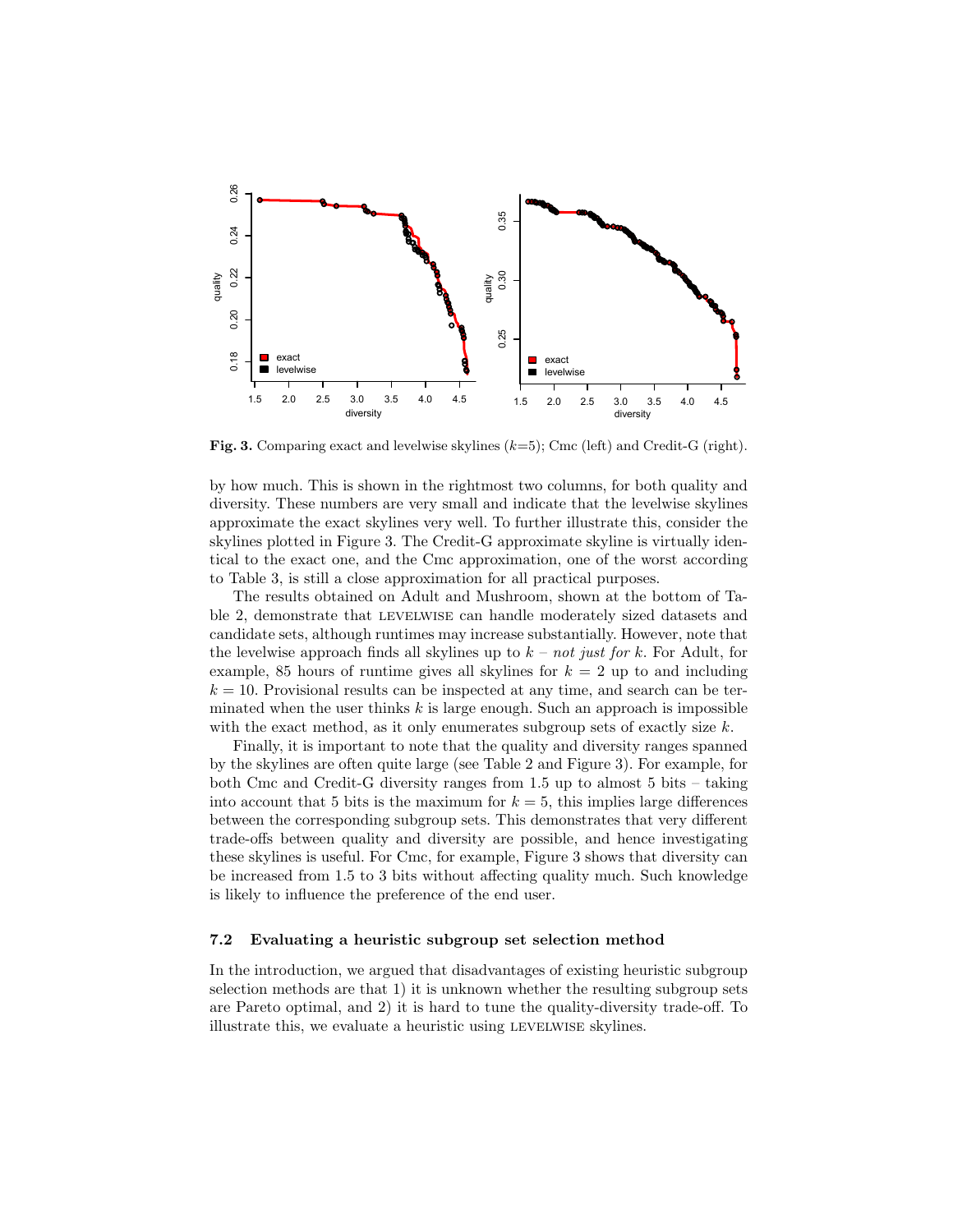**Table 4.** Comparing LEVELWISE  $(L)$  with the entropy-based selection heuristic  $(H)$ .

| dataset   |                | $k \# \{H \succ L\} \Delta_q(H \succ L) \Delta_d(H \succ L) \# \{L \succ H\} \Delta_q(L \succ H) \Delta_d(L \succ H)$ |          |          |         |          |          |
|-----------|----------------|-----------------------------------------------------------------------------------------------------------------------|----------|----------|---------|----------|----------|
| Car       | 5              | 3.45\%                                                                                                                | $0.00\%$ | 0.01%    | 75.86%  | 16.36\%  | 7.29%    |
|           | 10             | 1.79%                                                                                                                 | 0.01%    | $0.00\%$ | 86.21\% | 12.65%   | 6.37%    |
| Cmc       | $\overline{5}$ | 15.38%                                                                                                                | 1.67%    | 1.52%    | 65.52\% | 12.06\%  | 2.07%    |
|           | 10             | $0.43\%$                                                                                                              | $0.00\%$ | 0.01%    | 82.76\% | $6.03\%$ | 1.12%    |
| Credit-A  | $\overline{5}$ | $0.00\%$                                                                                                              |          |          | 86.21\% | 1.99%    | 1.06%    |
|           | 10             | $0.09\%$                                                                                                              | $0.00\%$ | 0.01%    | 79.31\% | 2.36\%   | 1.94%    |
| Credit-G  | $\overline{5}$ | $0.00\%$                                                                                                              |          |          | 68.97%  | 4.32%    | 0.27%    |
|           | 10             | $0.00\%$                                                                                                              |          |          | 82.76%  | $6.16\%$ | 0.71%    |
| Mushroom  | $\overline{5}$ | $0.67\%$                                                                                                              | $0.00\%$ | 0.01%    | 79.31\% | 10.92%   | 5.18%    |
|           | 10             | $0.00\%$                                                                                                              |          |          | 93.10%  | 6.35%    | 4.68%    |
| Pima      | $\overline{5}$ | $0.91\%$                                                                                                              | $0.00\%$ | 0.01%    | 51.72%  | 2.65%    | $0.36\%$ |
|           | 10             | $0.59\%$                                                                                                              | $0.00\%$ | 0.01%    | 89.66\% | 2.36\%   | $0.62\%$ |
| Tictactoe | $\overline{5}$ | $0.00\%$                                                                                                              |          |          | 62.07%  | $9.03\%$ | 1.08%    |
|           | 10             | $0.00\%$                                                                                                              |          |          | 93.10\% | 4.73%    | 1.92%    |

The recently proposed cover-based subgroup set selection heuristic [10] selects a diverse k-subgroup set from a candidate set, but preliminary experiments revealed that it performed badly in terms of our diversity measure, i.e. joint entropy. We therefore slightly modified it to use entropy as selection criterion:

Given a candidate set C, first order it descending by subgroup quality  $(\varphi)$ . Initialise subgroup set  $S$  to contain only the highest-quality subgroup and remove it from C. Then, iteratively add subgroups until  $|S| = k$ . In each iteration, pick that subgroup  $G \in C$  that maximises  $\alpha \varphi(G) + (1-\alpha)H(S \cup \{G\})$ , where  $\alpha \in [0,1]$ is a parameter. The selected subgroup is added to  $S$  and removed from  $C$ .

With this entropy-based heuristic, a single subgroup set can be found. By carefully varying the  $\alpha$  parameter, we obtain a 'skyline' consisting of 29 subgroup sets for each dataset (except for Adult, for which running this heuristic many times took too long). Table 4 presents a comparison of this skyline to the one obtained with levelwise. The heuristic rarely finds better solutions than the levelwise method, but most of the solutions found by the heuristic are dominated by the levelwise skyline. Also when considering the relative differences in quality and diversity for those points that are dominated, it is clear that the levelwise method often finds much better skylines than the heuristic.

We conclude that even when carefully tuning the parameter of a pattern set selection method, this does not guarantee that we discover a set of Pareto optimal solutions. Furthermore, this comparison also demonstrates that skyline discovery can be a useful tool in the evaluation of (existing) heuristics.

# 8 Conclusions

We have argued that whenever there is a quality-diversity trade-off in a  $k$ -subset selection task, it is important to explicitly consider the skyline of Pareto optimal solutions. In this paper we focused on the task of pattern set selection in the